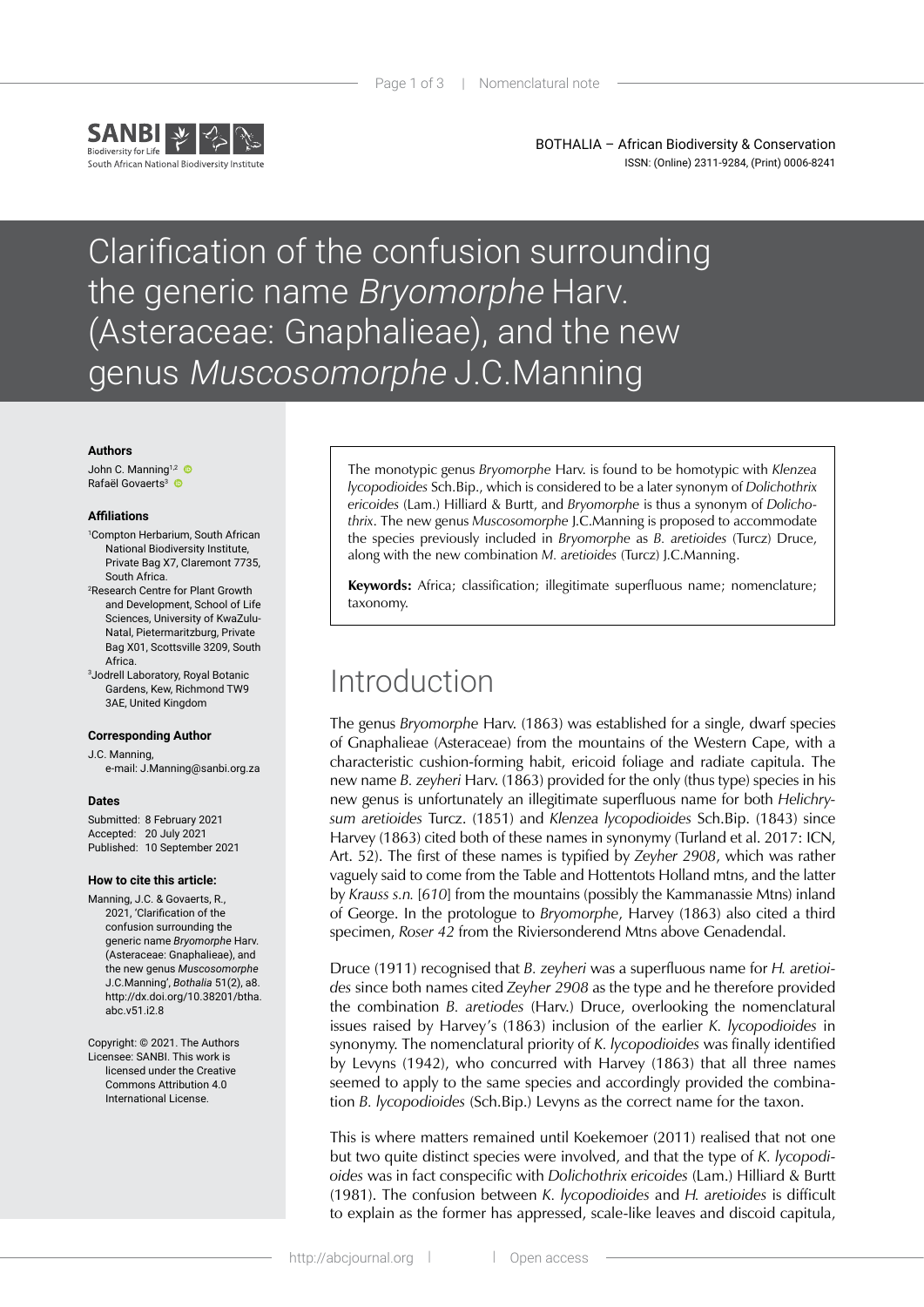as was highlighted by Koekemoer (2011), who also provided detailed descriptions of both taxa. Koekemoer (2011) accordingly placed *K. lycopodioides* in synonymy under *D. ericoides* and recognised the later combination *B. aretioides* (Harv.) Druce as the correct name for the illegitimate *B. zeyheri* Harv., and the type of the genus *Bryomorphe*.

Unfortunately, Koekemoer (2011) incorrectly identified *Roser 42* (TCD) as the holotype of *B. zeyheri* and so overlooked the nomenclatural implications for the genus *Bryomorphe* of the illegitimacy of the name *B. zeyheri*. These were identified by Rafaël Govaerts, principal contributor to the World Checklist of Selected Plant Families at Kew, and are addressed here.

# Results and nomenclature

Firstly, the type of *Bryomorphe* is not *B. aretioides* but is in fact *B. zeyheri* and thus *K. lycopodiodes*. This is by reason of *B. zeyheri* being an illegitimate superfluous name for *K. lycopodioides* (Turland et al. 2017: ICN, Art. *52.1*)*.* A name, unless conserved (Art. *14*) or sanctioned (Art. *15*), is illegitimate and is to be rejected if it was nomenclaturally superfluous when published, i.e. if the taxon to which it was applied, as circumscribed by its author, definitely included the type of a name that ought to have been adopted, or of which the epithet ought to have been adopted, under the rules. The possible argument that Harvey (1863) excluded the type of *K. lycopodioides* from his circumscription of *B. zeyheri* and thus from *Bryomorphe* (Turland et al. 20I7, ICN: Art. 7.5) is refuted by his words "Schultz (Bip.) places this plant in his genus *Klenzea …..*" (Harvey 1863: line 34). The type of both *B. zeyheri* and thus of the genus *Bryomorphe* is thus *Krauss 610*, which is the type of *K. lycopodioides*. In consequence of this, the genus *Bryomorphe* becomes a nomenclatural synonym of *Dolichothrix.*

Furthermore, the name *Bryomorphe* Harv. (1863) is antedated by the very similar *Bryomorpha* Kar. & Kir. (1842) (Caryophyllaceae), which, although not strict homonyms, might be considered confusingly similar (Turland et al. 2017, ICN: Art. *53.2* Ex. 8)*.* Harvey (1863) was evidently unaware of this when he described *Bryomorphe*, but although he pointed it out later (Harvey 1894), the implications on the legitimacy of the name have escaped attention until now.

Molecular analyses (Bayer et al. 2000; Bengston et al. 2011) place *Dolichothrix* in a clade with *Lachnospermum* Willd., *Metalasia* R.Br., *Phaenocoma* D.Don. and other satellite genera, whereas *Bryomorphe aretioides* is retrieved as a member of a separate clade that includes *Amphiglossa* DC., *Disparago* Gaertn., *Elytropappus* Cass. and *Stoebe* L. Following the current taxonomy,

therefore, it is necessary to recognise a new genus for *B. aretioides*, and the generic name *Muscosomorphe*  is proposed here, along with the new combination *M. aretioides*.

### The new genus Muscosomorphe

**Muscosomorphe** J.C.Manning, *gen. nov. Bryomorphe*  sensu Koekemoer in Bothalia 41: 325 (2011), non Harv. (1863). Type species: *M. aretioides* (Turcz.) J.C.Manning [*Bryomorphe* sensu Harv., Thesaurus Capensis 2 : 33 (1863), pp., excluding type *Klenzea lycopodioides*]

Dwarf, cushion-forming shrublets. *Leaves* ascendingincurved, imbricate, linear, adaxial surface tomentose with longitudinally striate hairs, adaxial surface lachnate. *Capitula* heterogamous, terminal, 1 to 3 at branch tips, partially concealed among leaves. *Involucral bracts* multiseriate, outer bracts ovate, foliaceous distally, inner bracts linear to narrowly oblong, scarious, rounded apically with large lateral wings clasping florets. *Receptacle*  alveolate. *Ray florets* 6 or 7, female, lamina 3-lobed, white. *Style branches* obtuse, sweeping hairs not tufted. *Disc florets* 7 to 9, bisexual, corolla purple. *Anthers*  basally tailed. *Style branches* truncate, sweeping hairs tufted. *Cypselas* terete, laevigate; pappus setae ± 15 to 30, free, barbed in lower four fifths, densely plumose distally, occasionally interspersed with clavate cells.

**M. aretioides** (Turcz) J.C.Manning, *comb. nov. Helichrysum aretioides* Turcz. in Bulletin de la Sociéte Impériale des Naturalistes de Moscou 24: 79 (1851). *Bryomorphe aretioides* (Turcz.) Druce in Second Supplement to Botanical Society & Exchange Club of the British Isles, Report for 1916, 4: 611 (1917). Type: South Africa, Western Cape: summits of Table and Hottentots Holland mtns, *Zeyher 2908*  (KW-1000916, holo.-image!; K-415093-image!, P-21335 and 21336-images!, PRE!, S-06-14625 image!, SAM!, TCD, iso.).

*Etymology*: From the Latin *muscosus* moss-like, alluding to the cushion-forming habit and to the generic name *Bryomorphe* that was previously used by Harvey (1863).

### New synonyms in Dolichothrix

- **Dolichothrix** Hilliard & Burtt in Botanical Journal of the Linnean Society 82: 221 (1981). Type species: *D. ericoides* (Lam.) Hilliard & Burtt
	- *Bryomorphe* Harv., Thesaurus Capensis 2 : 33 (1863) [non *Bryomorpha* Kar. & Kir. (1842)], *syn. nov*.; Harv. in Flora Capensis 3: 277 (1894). Type: *B. zeyheri* Harv., nom. illeg. = *B. lycopodioides*  (Sch.Bip.) Levyns